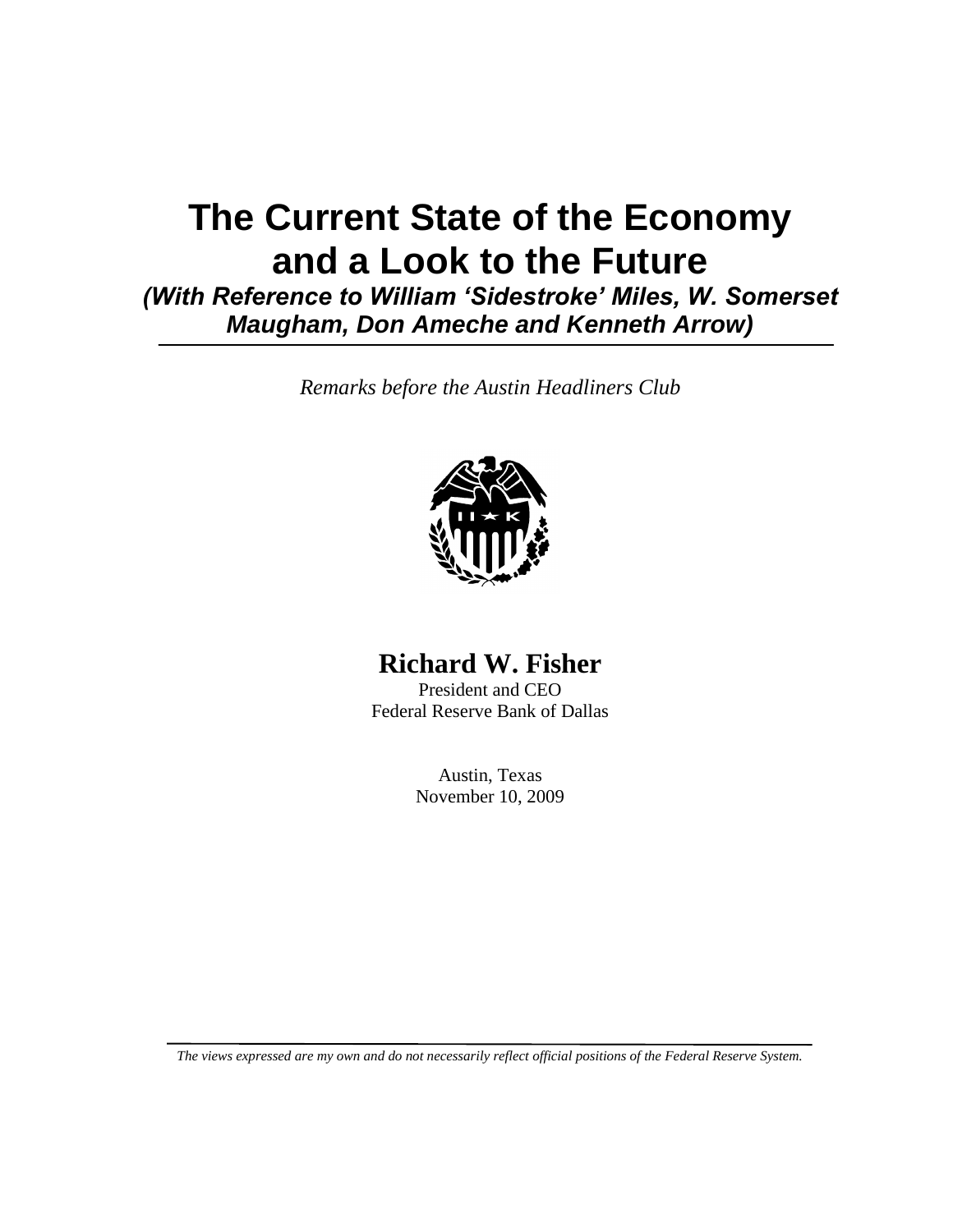## **The Current State of the Economy and a Look to the Future** *(With Reference to William 'Sidestroke' Miles, W. Somerset Maugham,*

*Don Ameche and Kenneth Arrow)*

### Richard W. Fisher

Thank you, Tom [Granger], for that kind introduction.

Coming in from the airport, I again saw that fabled bumper sticker calling on local voters to "Keep Austin Weird." It reminded me of the old saw that Washington is 10 square miles surrounded by reality.

Austin might be justly proud to consider itself 272 square miles surrounded by normality. But I know better. When I made my hapless run for the U.S. Senate in 1994, I managed to visit every nook and cranny of this state. I know from personal experience that, thankfully, there is nothing normal about Texas.

Take my wife's family, for example. Her great-great grandfather was William Miles. He hailed from Nip 'n Tuck, a little town near what is now Longview in East Texas. He served gallantly in the Mexican Wars and then, after a substantial interlude, joined the 14th Regiment of the Texas Unmounted Cavalry—they had no horses but they were proud Texans and called themselves "cavalry" nonetheless—and went off to fight for the Confederacy. He had his arm shot off in battle, was discharged and sent home. To get back, he swam across the Mississippi—no small feat for a one-armed man. He is memorialized by the nickname "Sidestroke" in the family annals. Old "Sidestroke" then walked back to Nip 'n Tuck to become a dirt farmer.

He arrived home broke; he could not immediately afford a mule, so until he could, he hitched a plow to his six daughters—there was a seventh but she got smart, married a Yankee and was promptly disowned. William Miles never spent a dime; he saved every penny he earned and prospered handsomely. He died in 1910. His will instructed his executor to auction off all he had accumulated—his house, his equipment, the works—so his net worth could be calculated in hard currency.

All this is captured on his tombstone in the Gum Springs graveyard near Longview. His stone records the dates of his and his wife Nancy's births and deaths, and the dates of his service in both the Army of the U.S.A. and the Army of Jefferson Davis. On the back of the stone, for all the world to see, are carved the words "Value of my estate \$44,378.34." That's nearly \$1 million in today's dollars. That's the good news. He died a rich man. The bad news is that his will required his daughters to buy everything back that was sold in his estate sale.

You cannot tell me that Austin has a corner on the market for being "weird."

Interesting as all of that is, I know you didn't ask me to return tonight to regale you with the legends and lore of my wife's family. You asked me here to provide insight into something even more resilient and more "weird" than William "Sidestroke" Miles—our economy. So let's get down to business.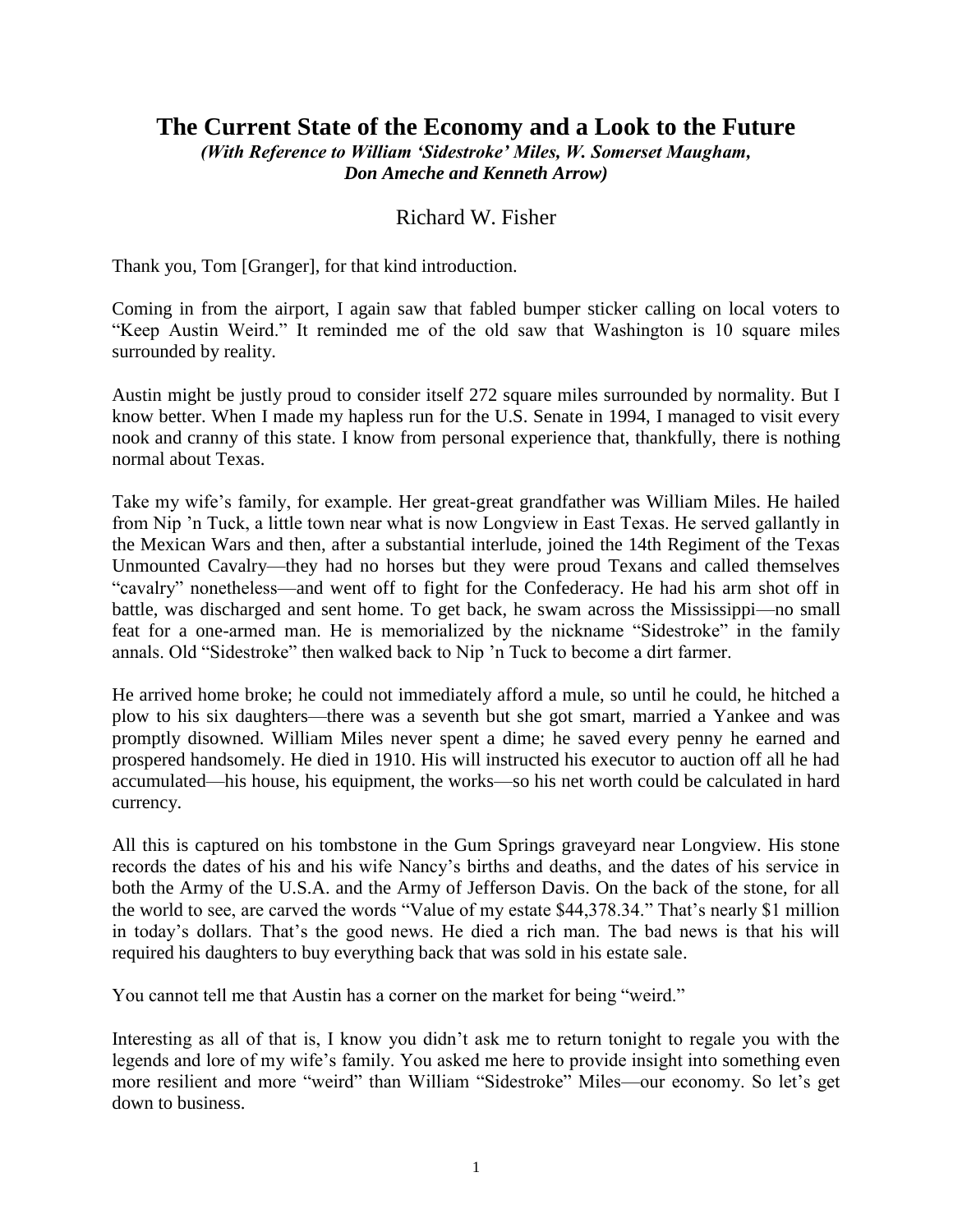As you all know, the Federal Reserve's principal monetary policymaking group, the Federal Open Market Committee (FOMC), met last Tuesday and Wednesday. Our statement—released like clockwork at the conclusion of every FOMC meeting precisely at 1:15 p.m. Central time summed up our collective wisdom: With a host of caveats, we noted that activity in the American economy has continued to pick up and appears to be on the mend. Despite this progress, however, we remain vigilant.

Let me explain why.

l

Just this spring, economic conditions were drastically different than they are today. We were engaged in battle against an attack that ravaged our economy on four fronts. First: a collapse in home building, the worst we'd seen since the Great Depression. Second: a reversal of wealth the worst decline in real or nominal terms that we can find in data that begin in 1952. Third: a financial panic, complete with extreme risk aversion and a credit contraction in securities and direct credit markets. And last but not least: a bank credit crunch.

A severe contraction had taken root beginning in the fall of 2008, and the Federal Reserve, as the monetary authority of the United States, was duty-bound to do everything within its power to mitigate the damage. Our task was no less than to drag the global economy abruptly and forcefully from the edge of the abyss.

I believe we will be judged by history as having done so. Time will tell, of course. But this much I know: The policy actions taken by the Federal Reserve, combined with the inherent resiliency of the American economy, have helped us reverse the onslaught on three of those four fronts. Despite deterioration in nonresidential construction, the housing sector appears to be stabilizing. With regard to wealth, after plunging 24 percent in inflation-adjusted terms from mid 2007 through the first quarter of this year, net worth across all American households rose slightly in the second quarter and will likely be found to have risen in the third. And, after surging to incredibly high levels, interest rate spreads have returned to near-normalcy in the commercial paper and mortgage markets and are returning to Earth in the bond market.

Efforts to free up bank credit have helped slow the pace at which banks have tightened their credit standards. The latest reports we have received from bank lending officers, released just yesterday, confirm this. However, with the lagging effects of loan quality problems, difficulties in the commercial real estate market and uncertainty over regulatory reform, a full resuscitation of bank credit has yet to take place and will take considerable time.

The progress we've made on each of these fronts is most certainly a welcome relief, but questions remain. Where are we headed, and when will we get there?

As we closed out the summer, I pointed out in an interview with the *Dallas Morning News* that there were good reasons to expect fairly strong output growth—what an economist would call "above trend growth"—in the second half of this year.<sup>1</sup> The reason? I like to call it the "Johnny" Mercer effect," after the great Hollywood lyricist of the 1940s: Growth follows almost automatically if you "ac-cen-chu-ate the positive and e-lim-i-nate the negative."<sup>2</sup>

<sup>&</sup>lt;sup>1</sup> "Recession Over, Dallas Fed Chief Says, But Jobs Lag," by Brendan Case, *Dallas Morning News*, Aug. 26, 2009.

<sup>&</sup>lt;sup>2</sup> "Ac-Cent-Tchu-Ate the Positive," lyrics by Johnny Mercer and music by Harold Arlen, 1944.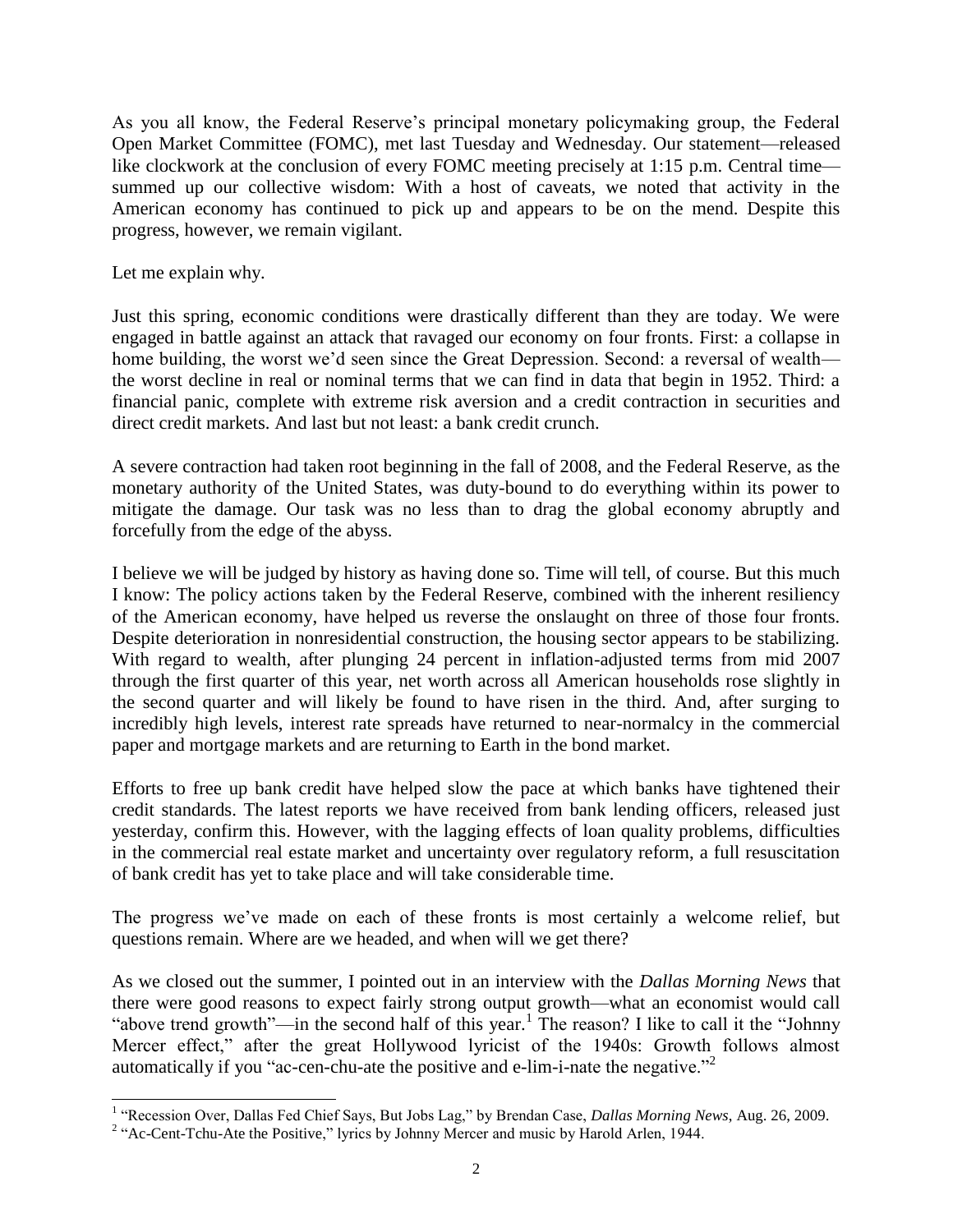That's essentially what we saw in the third quarter. Fixed investment flattened out and ceased to be a drag on the economy, eliminating an important negative from the GDP calculus. Consumer spending, which was neutral in the first half, became a strong positive. And exports and inventory investment did a 180, flipping from sources of weakness to sources of strength.<sup>3</sup>

Now, I've often thought that economic forecasters seem to be cursed—or maybe blessed, I suppose, dependent upon your point-of-view—with a short-term memory: They tend to extrapolate only the most recent trends into the future. As if goosed by the more optimistic tone of the latest GDP release, many now believe that solid output growth will extend into the first half of next year. The latest Blue Chip survey, for example, shows that professional forecasters expect GDP growth averaging 2.8 percent in the first half of 2010.

I am wary of the consensus view. For a good while now, I've suggested that we are more likely to see a more uneven recovery—not a "V"-shaped recovery but something more akin to a check mark, where the elongated arm of that check mark inclines at a slope that is less than desirable and might possibly be repressed by an occasional pause or several quarters of weak growth.

#### Why a check mark?

l

Several recent sources of strength are likely to wane as we head into next year. Cash-for-clunkers and the first-time-homebuyer tax credit have both shifted demand forward, increasing sales today at the expense of sales tomorrow. Neither of these programs can be repeated with any real hope of achieving anywhere near the same effect: The more demand you steal from the future, the less future demand there is for you to steal. The general tax cuts and government spending increases included in this year's fiscal stimulus package won't have their peak impact on the *level* of GDP until sometime in 2010, but their peak impact on the *growth* of GDP has come and gone; the fiscal stimulus continues to drive GDP upward, compared with what it would otherwise have been, but the increments to GDP are beginning to shrink. And, as we all know, the shot in the arm that our economy is receiving from inventory adjustments is, while welcome, inherently transitory.

What about growth in the longer term—the second half of 2010 and beyond? American households have finally come to realize that they've been playing the part of the grasshopper in Aesop's fable: They see that our previous spending boom was financed by somewhat reckless disregard for tomorrow by over-eager creditors feeding their desire for unsustainable leveraging of their income and balance sheets and, for the nation as a whole, by increases in overseas borrowing. That reality has been largely absorbed, and consumer spending is growing again albeit from a lower base and at a slower pace. I doubt it will recover its previous vigor for some time to come. I expect that the strong bounce-back in consumer demand that we've come to expect in recoveries past will be absent this time around as Americans recalibrate the proportion of their income and wealth that they need to save versus what they need to consume. We need

 $3$  Exports did contribute almost 1.5 percentage points to growth in the third quarter, reversing a recent string of four consecutive negative contributions—but net exports remained a drag.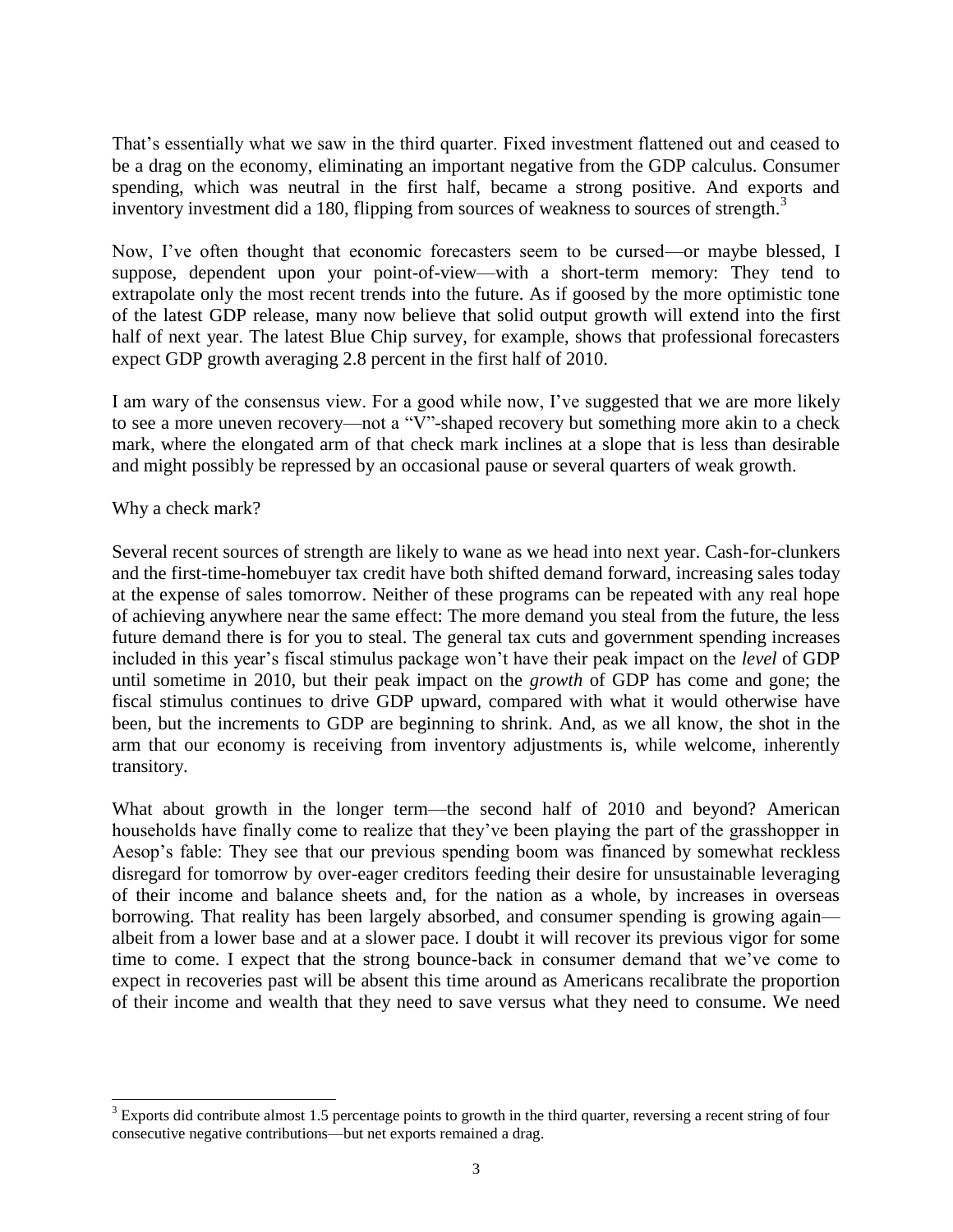not become a nation as parsimonious as William Miles, but we are going to have to be more antthan grasshopper-like in our behavior. $4$ 

With a likely subpar showing from household spending, one other candidate as a source of growth is government spending. We should be hesitant to become overly dependent on it. As consumer credit conditions gradually improve, any boost the economy gets from growth in government purchases will increasingly be offset by reductions in household spending—people will save to meet a higher prospective tax burden.

Unfortunately, this prospect of an uneven and comparatively weak recovery—in combination with excess capacity and uncertainty about the impact of new government initiatives and regulation—is taking its toll on business confidence. Firms are hesitant to add plant and equipment. In my surveys of corporate CEOs with significant capex wherewithal—a personal survey I conduct religiously before every FOMC meeting—it appears that those who are beginning to budget expanding plant and equipment are less inclined to do so here at home and more interested in doing so abroad in areas they consider to have greater risk-adjusted profit potential**.**

Most painfully, they remain hesitant to add labor. I'm sure you all saw the headlines last Friday—despite a continuing decline in payroll losses and initial unemployment claims, the jobless rate in this country has officially reached a 26-year high of 10.2 percent, not counting those who have given up looking for work. Far fewer of you likely saw the latest numbers on labor productivity: According to the Bureau of Labor Statistics release last week, nonfarm labor productivity increased at an annualized rate of 9.5 percent in the third quarter. That is the highest quarterly increase we've seen in six years.

What does this tell us? After a prolonged period of payroll growth, firms are using this downturn to reorganize and retool. To control costs and preserve margins that can cushion the top line, employers are learning to do more with less. They are squeezing all the productivity they can from their employees. You can get a snapshot of this in the recent round of earnings releases by the 453 of the S&P 500 companies that have reported third quarter performance thus far: Earnings for these companies were down 10 percent year-over-year. But top-line growth—total revenue growth—was down 14 percent. As long as this condition obtains, companies can hardly be expected to add to payrolls.

This is not surprising if you think about it. Before the crisis, we had a long period of economic expansion and easy access to money. Historically, the longer the expansion or period of prosperity, the more complacent businesses become. A growing economy, like sailing in a following sea and pleasant weather for days on end, weakens the discipline to run a tight ship. But once a storm strikes, captains of industry have no choice but to batten down the hatches and reef their sails. The more intense the storm, the longer it takes for the inefficiencies incurred during the previous expansions to recede from memory, even after fair weather returns. I would think that in this recovery period the willingness to rehire or expand capital expenditures will be

 $\overline{a}$ 

<sup>&</sup>lt;sup>4</sup> Of course, there are alternative versions of Aesop's fable. In 1924, W. Somerset Maugham wrote a story titled "The Ant and the Grasshopper" about two brothers: one a hard worker and a saver and the other not. In the end, the "grasshopper" brother marries a rich widow who ups and dies and leaves him a fortune. In the 1988 film *Things Change*, the character played by Don Ameche recites a version where the grasshopper eats the ant.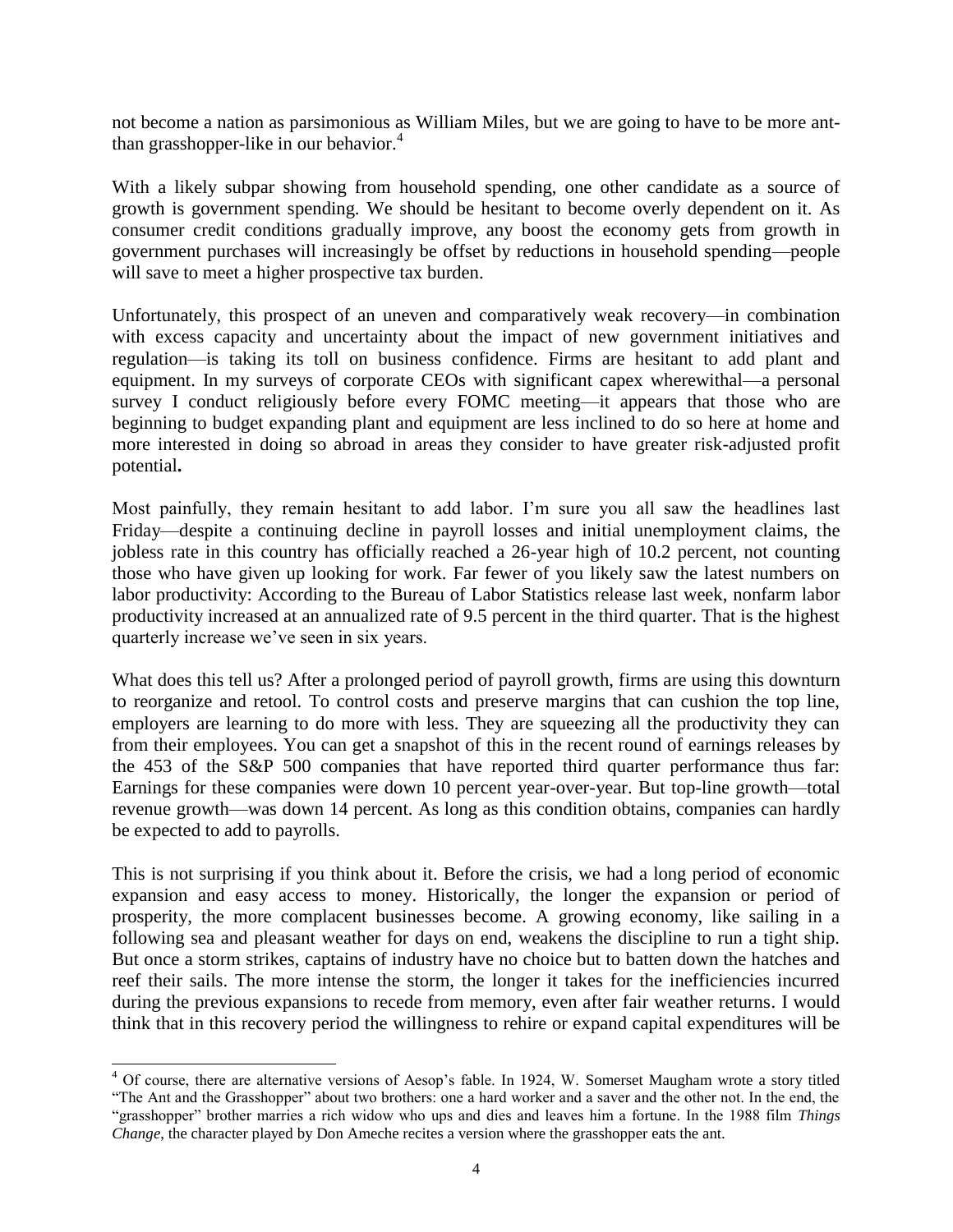long in coming. Chastised by recent experience, businesses will continue to run tight ships, with all resources, including labor, being driven to maximum efficiency.

It may be some time before significant job growth occurs and even longer before we see meaningful declines in the unemployment rate.

So we have a mixed picture for economic growth down the road, despite the pickup we've seen lately. What are the implications of all this for monetary policy?

With financial-market conditions normalizing—if not yet fully normal—most of the special programs that the Federal Reserve introduced last winter to backstop bank and nonbank credit have either already unwound or are rapidly doing so. For example, the special facility we put in place to revive the commercial paper market when it succumbed to paralysis last year—a facility that expanded our balance sheet by \$350 billion at its peak usage level—has fallen to under \$10 billion as the market has been restored. As to the longer-lived asset purchases we have made, now that mortgage-finance spreads have narrowed, our purchases of mortgage-backed securities (MBS) are tapering off. We expect those transactions—which will total up to \$1.25 trillion—to be executed by the end of next year's first quarter.

A legacy of MBS acquisitions is a Fed balance sheet that has more than doubled in size. This expanded balance sheet has as its counterpart a greatly elevated level of bank reserves. Banks, seeking liquidity and avoiding risk, have so far been content to let their reserves sit at the Federal Reserve, earning a modicum of interest. Ultimately, as confidence returns, these funds will be used to support an expansion in bank lending, increasing the velocity of base money in our economy. That would not necessarily be a bad thing, within limits, given all the idle resources in the economy at present. Of course, the Fed must be wary that velocity does not explode and create inflation pressures resulting from too much money chasing too few goods and services. If credit growth at some point threatens to become excessive, we have the tools to rein it in, ranging from selling the assets we have acquired so as to suck up excess money, to adjusting the rate we pay on excess reserves, to utilizing other techniques such as large-scale reverse repurchase agreements, or "repos," to even raising the Fed funds rate.

The press and the markets are eager to know when we might undertake a tightening in policy. The answer to this question is … "It depends." Our mandate is to pursue the maximum level of employment consistent with long-term price stability. So, when and how rapidly we reduce our accommodative policy must depend on fine judgments about how quickly the real economy gets back on track without jeopardizing our longer-run price-stability goal. As noted in our most recent statement, the FOMC will consider a variety of economic indicators—including resource slack, inflation trends and inflation expectations—when making this decision. But for the foreseeable future, the FOMC considers policy to be appropriately calibrated to the times.

My own judgment—based partly on available estimates of slack, but also on the behavior of prices, and informed by the anecdotal input I receive monthly from business leaders as to their intentions—is that inflation is likely to remain subdued for some time, and thus our current policy is appropriate. Of course, I recognize that our measures of slack and our understanding of the determinants of inflation are uncertain. And agile business leaders can change plans on a dime. Being what some believe to be the most hawkish member of the FOMC, I am very Reagan-esque in my evaluation of inflationary potential: I trust but continually seek to verify that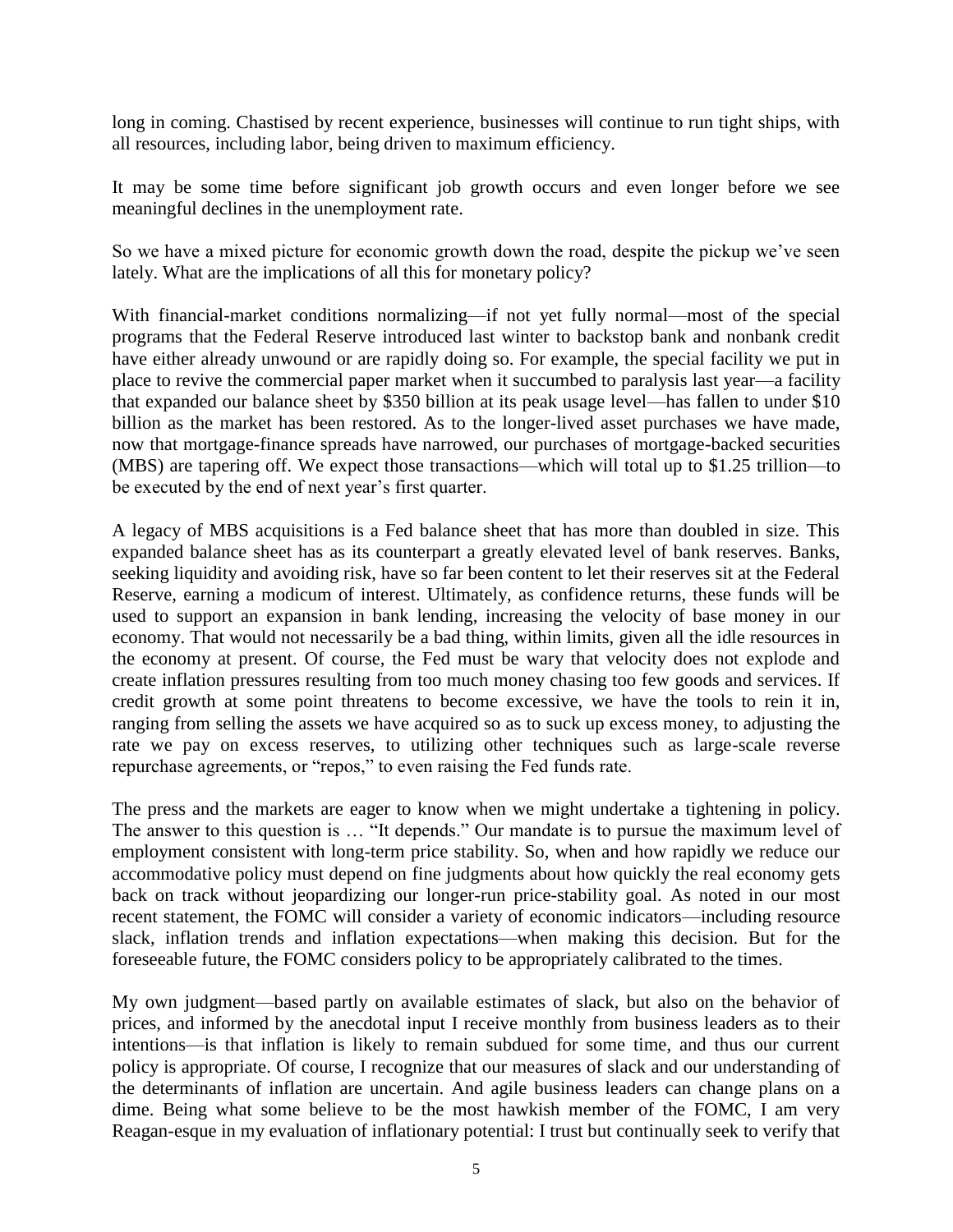inflation is not raising its ugly head. So, as I've always done, I will keep a close eye on price developments as they unfold.

Right now, I see more immediate deflationary pressures than inflationary ones. Yet I am fully aware that the law of unintended consequences is always lurking in the shadows. For instance, having spent a few years early in my banking career as a foreign exchange advisor to investors and corporations, I am particularly mindful of the risks we run by stating in FOMC statements that we expect to maintain the Fed funds rate at "exceptionally low levels" for "an extended period." This could fuel the "carry" trade, whereby speculators—assuming U.S. rates will remain unchanged over a reasonable time horizon—can borrow plentiful amounts of dollars cheaply and invest them in securities denominated in other currencies that yield more or offer greater returns, in the process driving those securities and currencies to prices beyond their equilibrium levels. Were this to become a disorderly influence, I would expect the FOMC and other authorities to craft an appropriate remedy.

Tom, here is the bottom line: The Federal Reserve has done what it can to prevent Depression 2.0 and the deflation that one would have expected might accompany economic collapse. It will take some time, in my opinion, to get back on a steady pathway to a pace of growth that will result in significant job creation. We are in for a long slog. We had a snapback in growth in the third quarter and can expect that will continue in the current quarter. But looking into 2010 and perhaps to 2011, the most likely outcome is for growth to be suboptimal, unemployment to remain a vexing problem and inflation to remain subdued.

Mind you, you should take economic forecasts—even my own—with a big grain of salt. Jamie Galbraith's dad, John Kenneth Galbraith, may have been more right than econometricians like to think when he said that "the only function of economic forecasting is to make astrology look respectable."

Nobel Prize-winning economist Kenneth Arrow has his own perspective on forecasting. During World War II, he served as a weather officer in the U.S. Army Air Corps and worked with individuals who were charged with the particularly difficult task of producing month-ahead weather forecasts. As Arrow and his team reviewed these predictions, they confirmed statistically what you and I might just as easily have guessed: The Corps' weather forecasts were no more accurate than random rolls of a die.

Understandably, the forecasters asked to be relieved of this seemingly futile duty. Arrow's recollection of his superiors' response was priceless:

"The commanding general is well aware that the forecasts are *no good*. However, he needs them for planning purposes."

Tom asked me to provide you tonight with my forecast for the economy. This evening, I have done as asked, drawing upon the models and judgment of the Federal Reserve, which are among the most complex and comprehensive in the world. But we cannot lose sight of the unfortunate fact that, despite our best efforts, no one can precisely predict the future. While we know where the economy has been and believe we understand the gearing of the economy as well as anybody can, we cannot know with certainty where it's headed. That said, I hope my musings this evening have been better than "*no good*" and are of some assistance to you for your planning purposes.